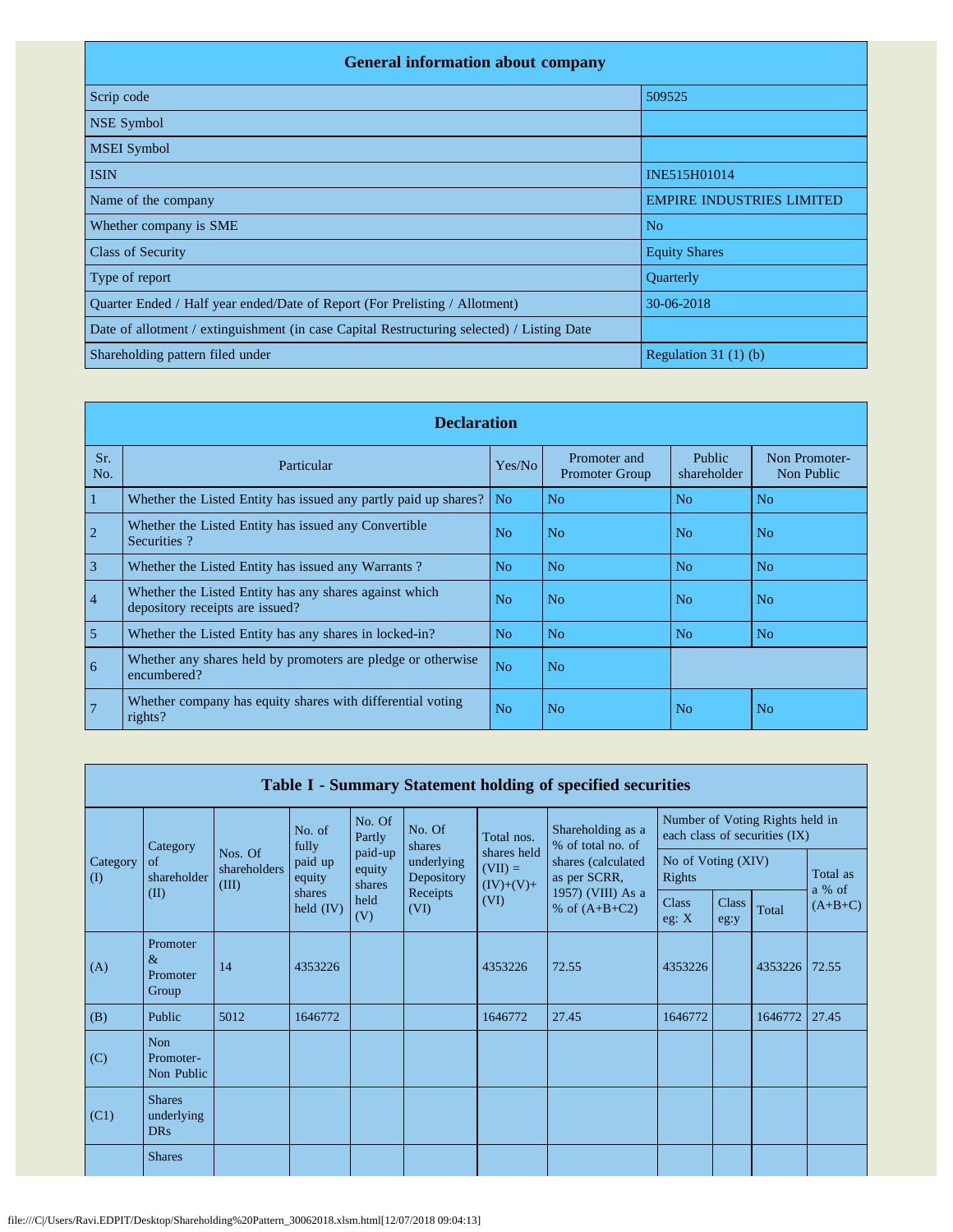| (C2) | held by<br>Employee<br>Trusts |      |         |  |         |     |         |             |  |
|------|-------------------------------|------|---------|--|---------|-----|---------|-------------|--|
|      | Total                         | 5026 | 5999998 |  | 5999998 | 100 | 5999998 | 5999998 100 |  |

| Table I - Summary Statement holding of specified securities |                                                |                                                                                          |                                                                             |                                                                                                               |                                                                                          |                                        |                                                         |                                                                               |                                                       |                                       |  |  |
|-------------------------------------------------------------|------------------------------------------------|------------------------------------------------------------------------------------------|-----------------------------------------------------------------------------|---------------------------------------------------------------------------------------------------------------|------------------------------------------------------------------------------------------|----------------------------------------|---------------------------------------------------------|-------------------------------------------------------------------------------|-------------------------------------------------------|---------------------------------------|--|--|
| Category<br>$\rm (I)$                                       | Category<br>of<br>shareholder<br>(II)          | No. Of<br><b>Shares</b><br>Underlying<br>Outstanding<br>convertible<br>securities<br>(X) | No. of<br><b>Shares</b><br>Underlying<br>Outstanding<br>Warrants<br>$(X_i)$ | No. Of Shares<br>Underlying<br>Outstanding<br>convertible<br>securities and<br>No. Of<br>Warrants (Xi)<br>(a) | Shareholding, as a %<br>assuming full<br>conversion of<br>convertible securities (       | Number of<br>Locked in<br>shares (XII) |                                                         | Number of<br><b>Shares</b><br>pledged or<br>otherwise<br>encumbered<br>(XIII) |                                                       | Number of<br>equity shares<br>held in |  |  |
|                                                             |                                                |                                                                                          |                                                                             |                                                                                                               | as a percentage of<br>diluted share capital)<br>$(XI)=(VII)+(X)$ As a<br>% of $(A+B+C2)$ | No.<br>(a)                             | As a<br>$%$ of<br>total<br><b>Shares</b><br>held<br>(b) | No.<br>(a)                                                                    | As a<br>% of<br>total<br><b>Shares</b><br>held<br>(b) | dematerialized<br>form $(XIV)$        |  |  |
| (A)                                                         | Promoter<br>$\&$<br>Promoter<br>Group          |                                                                                          |                                                                             |                                                                                                               | 72.55                                                                                    |                                        |                                                         |                                                                               |                                                       | 4353226                               |  |  |
| (B)                                                         | Public                                         |                                                                                          |                                                                             |                                                                                                               | 27.45                                                                                    |                                        |                                                         |                                                                               |                                                       | 1532997                               |  |  |
| (C)                                                         | <b>Non</b><br>Promoter-<br>Non Public          |                                                                                          |                                                                             |                                                                                                               |                                                                                          |                                        |                                                         |                                                                               |                                                       |                                       |  |  |
| (C1)                                                        | <b>Shares</b><br>underlying<br><b>DRs</b>      |                                                                                          |                                                                             |                                                                                                               |                                                                                          |                                        |                                                         |                                                                               |                                                       |                                       |  |  |
| (C2)                                                        | Shares held<br>by<br>Employee<br><b>Trusts</b> |                                                                                          |                                                                             |                                                                                                               |                                                                                          |                                        |                                                         |                                                                               |                                                       |                                       |  |  |
|                                                             | Total                                          |                                                                                          |                                                                             |                                                                                                               | 100                                                                                      |                                        |                                                         |                                                                               |                                                       | 5886223                               |  |  |

|                                                                             |                               |                                                                                      |                            |                                 |                                |                                                           | Table II - Statement showing shareholding pattern of the Promoter and Promoter Group                 |                                 |               |                               |                                 |  |
|-----------------------------------------------------------------------------|-------------------------------|--------------------------------------------------------------------------------------|----------------------------|---------------------------------|--------------------------------|-----------------------------------------------------------|------------------------------------------------------------------------------------------------------|---------------------------------|---------------|-------------------------------|---------------------------------|--|
|                                                                             |                               |                                                                                      | No. of                     | No.<br>Of                       |                                |                                                           | Shareholding<br>as a % of                                                                            | Number of Voting Rights held in |               | each class of securities (IX) |                                 |  |
| Sr.                                                                         | Category &<br>Name of the     | Nos. Of<br>shareholders<br>(III)                                                     | fully<br>paid up<br>equity | Partly<br>paid-<br>up           | No. Of<br>shares<br>underlying | Total nos.<br>shares<br>held (VII)<br>$(IV)+(V)+$<br>(VI) | total no. of<br>shares<br>(calculated)<br>as per<br>SCRR,<br>1957) (VIII)<br>As a % of<br>$(A+B+C2)$ | No of Voting (XIV)<br>Rights    |               |                               | Total<br>as a $%$               |  |
|                                                                             | <b>Shareholders</b><br>$($ I) |                                                                                      | shares<br>held<br>(IV)     | equity<br>shares<br>held<br>(V) | Depository<br>Receipts<br>(VI) |                                                           |                                                                                                      | Class eg:<br>X                  | Class<br>eg:y | Total                         | of<br>Total<br>Voting<br>rights |  |
| $\overline{A}$                                                              |                               | Table II - Statement showing shareholding pattern of the Promoter and Promoter Group |                            |                                 |                                |                                                           |                                                                                                      |                                 |               |                               |                                 |  |
| (1)                                                                         | Indian                        |                                                                                      |                            |                                 |                                |                                                           |                                                                                                      |                                 |               |                               |                                 |  |
| (d)                                                                         | Any Other<br>(specify)        | 14                                                                                   | 4353226                    |                                 |                                | 4353226                                                   | 72.55                                                                                                | 4353226                         |               | 4353226                       | 72.55                           |  |
| Sub-Total $(A)(1)$                                                          |                               | 14                                                                                   | 4353226                    |                                 |                                | 4353226                                                   | 72.55                                                                                                | 4353226                         |               | 4353226                       | 72.55                           |  |
| (2)                                                                         | Foreign                       |                                                                                      |                            |                                 |                                |                                                           |                                                                                                      |                                 |               |                               |                                 |  |
| Total Shareholding of<br>Promoter and Promoter<br>Group $(A)=(A)(1)+(A)(2)$ |                               | 14                                                                                   | 4353226                    |                                 |                                | 4353226                                                   | 72.55                                                                                                | 4353226                         |               | 4353226                       | 72.55                           |  |
| $\mathbf B$                                                                 |                               | Table III - Statement showing shareholding pattern of the Public shareholder         |                            |                                 |                                |                                                           |                                                                                                      |                                 |               |                               |                                 |  |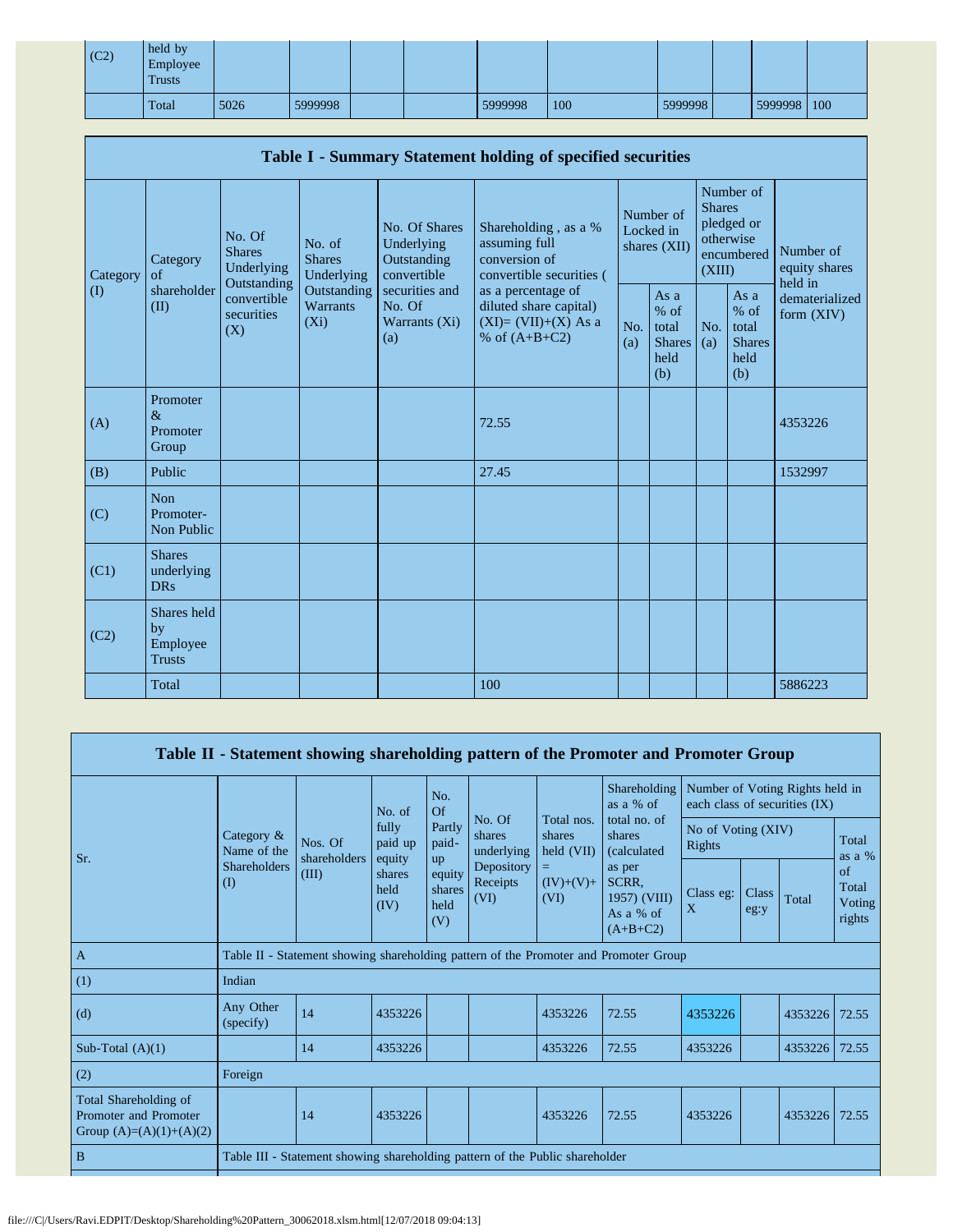| (1)                                                               | Institutions                                                                                                           |                |         |  |  |         |                                                                                               |         |  |         |       |
|-------------------------------------------------------------------|------------------------------------------------------------------------------------------------------------------------|----------------|---------|--|--|---------|-----------------------------------------------------------------------------------------------|---------|--|---------|-------|
| (f)                                                               | Financial<br>Institutions/<br><b>Banks</b>                                                                             | 3              | 414     |  |  | 414     | 0.01                                                                                          | 414     |  | 414     | 0.01  |
| (g)                                                               | Insurance<br>Companies                                                                                                 | $\overline{2}$ | 884650  |  |  | 884650  | 14.74                                                                                         | 884650  |  | 884650  | 14.74 |
| Sub-Total $(B)(1)$                                                |                                                                                                                        | 5              | 885064  |  |  | 885064  | 14.75                                                                                         | 885064  |  | 885064  | 14.75 |
| (3)                                                               | Non-institutions                                                                                                       |                |         |  |  |         |                                                                                               |         |  |         |       |
| (a(i))                                                            | Individuals -<br>i.Individual<br>shareholders<br>holding<br>nominal<br>share capital<br>up to Rs. 2<br>lakhs.          | 4855           | 573638  |  |  | 573638  | 9.56                                                                                          | 573638  |  | 573638  | 9.56  |
| (a(ii))                                                           | Individuals -<br>ii. Individual<br>shareholders<br>holding<br>nominal<br>share capital<br>in excess of<br>Rs. 2 lakhs. | $\overline{2}$ | 53763   |  |  | 53763   | 0.9                                                                                           | 53763   |  | 53763   | 0.9   |
| (e)                                                               | Any Other<br>(specify)                                                                                                 | 150            | 134307  |  |  | 134307  | 2.24                                                                                          | 134307  |  | 134307  | 2.24  |
| Sub-Total $(B)(3)$                                                |                                                                                                                        | 5007           | 761708  |  |  | 761708  | 12.7                                                                                          | 761708  |  | 761708  | 12.7  |
| <b>Total Public</b><br>Shareholding<br>$(B)=(B)(1)+(B)(2)+(B)(3)$ |                                                                                                                        | 5012           | 1646772 |  |  | 1646772 | 27.45                                                                                         | 1646772 |  | 1646772 | 27.45 |
| $\overline{C}$                                                    |                                                                                                                        |                |         |  |  |         | Table IV - Statement showing shareholding pattern of the Non Promoter- Non Public shareholder |         |  |         |       |
| Total $(A+B+C2)$                                                  |                                                                                                                        | 5026           | 5999998 |  |  | 5999998 | 100                                                                                           | 5999998 |  | 5999998 | 100   |
| Total $(A+B+C)$                                                   |                                                                                                                        | 5026           | 5999998 |  |  | 5999998 | 100                                                                                           | 5999998 |  | 5999998 | 100   |

|     |                                                                                    |                                       |                                                           |                                                                                  | Table II - Statement showing shareholding pattern of the Promoter and Promoter Group      |            |                                                                               |            |                                                           |                                |  |
|-----|------------------------------------------------------------------------------------|---------------------------------------|-----------------------------------------------------------|----------------------------------------------------------------------------------|-------------------------------------------------------------------------------------------|------------|-------------------------------------------------------------------------------|------------|-----------------------------------------------------------|--------------------------------|--|
| Sr. | No. Of<br><b>Shares</b><br>Underlying<br>Outstanding                               | No. of<br><b>Shares</b><br>Underlying | No. Of Shares<br>Underlying<br>Outstanding<br>convertible | Shareholding, as a<br>% assuming full<br>conversion of<br>convertible securities | Number of<br>Locked in<br>shares (XII)                                                    |            | Number of<br><b>Shares</b><br>pledged or<br>otherwise<br>encumbered<br>(XIII) |            | Number of<br>equity shares<br>held in                     |                                |  |
|     |                                                                                    | convertible<br>securities<br>(X)      | Outstanding<br><b>Warrants</b><br>$(X_i)$                 | securities and<br>No. Of<br>Warrants (Xi)<br>(a)                                 | (as a percentage of<br>diluted share capital)<br>$(XI)=(VII)+(X) As$<br>a % of $(A+B+C2)$ | No.<br>(a) | As $a$<br>$%$ of<br>total<br><b>Shares</b><br>held<br>(b)                     | No.<br>(a) | As $a$<br>$%$ of<br>total<br><b>Shares</b><br>held<br>(b) | dematerialized<br>form $(XIV)$ |  |
|     | $\mathbf{A}$                                                                       |                                       |                                                           |                                                                                  | Table II - Statement showing shareholding pattern of the Promoter and Promoter Group      |            |                                                                               |            |                                                           |                                |  |
|     | (1)                                                                                | Indian                                |                                                           |                                                                                  |                                                                                           |            |                                                                               |            |                                                           |                                |  |
|     | (d)                                                                                |                                       |                                                           |                                                                                  | 72.55                                                                                     |            |                                                                               |            |                                                           | 4353226                        |  |
|     | Sub-Total $(A)(1)$                                                                 |                                       |                                                           |                                                                                  | 72.55                                                                                     |            |                                                                               |            |                                                           | 4353226                        |  |
|     | (2)                                                                                | Foreign                               |                                                           |                                                                                  |                                                                                           |            |                                                                               |            |                                                           |                                |  |
|     | Total Shareholding of<br><b>Promoter and Promoter</b><br>Group $(A)=(A)(1)+(A)(2)$ |                                       |                                                           |                                                                                  | 72.55                                                                                     |            |                                                                               |            |                                                           | 4353226                        |  |
|     | B                                                                                  |                                       |                                                           |                                                                                  | Table III - Statement showing shareholding pattern of the Public shareholder              |            |                                                                               |            |                                                           |                                |  |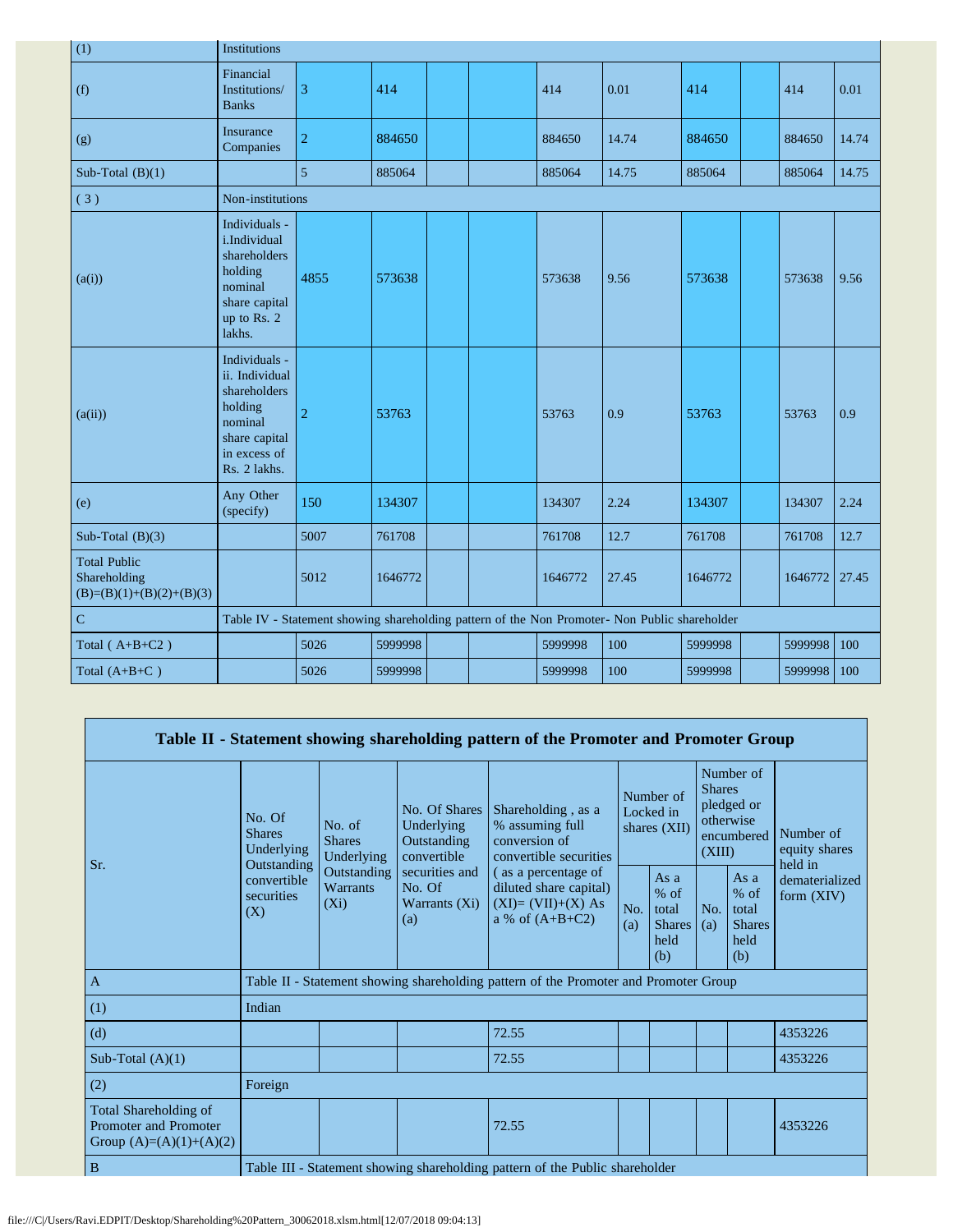| (1)                                                               | Institutions     |  |                                                                                               |  |  |          |
|-------------------------------------------------------------------|------------------|--|-----------------------------------------------------------------------------------------------|--|--|----------|
| (f)                                                               |                  |  | 0.01                                                                                          |  |  | $\Omega$ |
| (g)                                                               |                  |  | 14.74                                                                                         |  |  | 884650   |
| Sub-Total $(B)(1)$                                                |                  |  | 14.75                                                                                         |  |  | 884650   |
| (3)                                                               | Non-institutions |  |                                                                                               |  |  |          |
| (a(i))                                                            |                  |  | 9.56                                                                                          |  |  | 460985   |
| (a(ii))                                                           |                  |  | 0.9                                                                                           |  |  | 53763    |
| (e)                                                               |                  |  | 2.24                                                                                          |  |  | 133599   |
| Sub-Total $(B)(3)$                                                |                  |  | 12.7                                                                                          |  |  | 648347   |
| <b>Total Public</b><br>Shareholding<br>$(B)=(B)(1)+(B)(2)+(B)(3)$ |                  |  | 27.45                                                                                         |  |  | 1532997  |
| $\mathbf C$                                                       |                  |  | Table IV - Statement showing shareholding pattern of the Non Promoter- Non Public shareholder |  |  |          |
| Total $(A+B+C2)$                                                  |                  |  | 100                                                                                           |  |  | 5886223  |
| Total $(A+B+C)$                                                   |                  |  | 100                                                                                           |  |  | 5886223  |

| Any Other (specify)                                                                                                           |                                        |                                        |                                            |                                        |                                        |                                        |                                        |  |  |  |  |  |
|-------------------------------------------------------------------------------------------------------------------------------|----------------------------------------|----------------------------------------|--------------------------------------------|----------------------------------------|----------------------------------------|----------------------------------------|----------------------------------------|--|--|--|--|--|
| Searial No.                                                                                                                   | 1                                      | $\overline{2}$                         | 3                                          | $\overline{4}$                         | 5                                      | 6                                      | 7                                      |  |  |  |  |  |
| Category                                                                                                                      | Director or<br>Director's<br>Relatives | Director or<br>Director's<br>Relatives | Director or<br><b>Director's Relatives</b> | Director or<br>Director's<br>Relatives | Director or<br>Director's<br>Relatives | Director or<br>Director's<br>Relatives | Director or<br>Director's<br>Relatives |  |  |  |  |  |
| Name of the<br>Shareholders<br>(1)                                                                                            | <b>DILEEP</b><br><b>MALHOTRA</b>       | <b>RANJIT</b><br><b>MALHOTRA</b>       | <b>SATISHCHANDRA</b><br><b>MALHOTRA</b>    | <b>UMA</b><br><b>MALHOTRA</b>          | <b>KABIR</b><br><b>MALHOTRA</b>        | <b>USHADEVI</b><br><b>MALHOTRA</b>     | <b>ANAJALI</b><br><b>MALHOTRA</b>      |  |  |  |  |  |
| PAN (II)                                                                                                                      | AFBPM6027K                             | AFBPM6026J                             | AFBPM6023P                                 | AABPM1326N                             | AADPM6005A                             | AGSPM5466L                             | AUQPM3884L                             |  |  |  |  |  |
| No. of the<br><b>Shareholders</b><br>(I)                                                                                      | $\mathbf{1}$                           | $\mathbf{1}$                           | $\mathbf{1}$                               | $\mathbf{1}$                           | 1                                      | 1                                      | $\mathbf{1}$                           |  |  |  |  |  |
| No. of fully<br>paid up equity<br>shares held<br>(IV)                                                                         | 1475975                                | 968403                                 | 95582                                      | 125222                                 | 195874                                 | 198117                                 | 127248                                 |  |  |  |  |  |
| No. Of Partly<br>paid-up equity<br>shares held<br>(V)                                                                         |                                        |                                        |                                            |                                        |                                        |                                        |                                        |  |  |  |  |  |
| No. Of shares<br>underlying<br>Depository<br>Receipts (VI)                                                                    |                                        |                                        |                                            |                                        |                                        |                                        |                                        |  |  |  |  |  |
| Total nos.<br>shares held<br>$(VII) =$<br>$(IV)+(V)+$<br>(VI)                                                                 | 1475975                                | 968403                                 | 95582                                      | 125222                                 | 195874                                 | 198117                                 | 127248                                 |  |  |  |  |  |
| Shareholding<br>as a % of<br>total no. of<br>shares<br>(calculated as<br>per SCRR,<br>1957) (VIII)<br>As a % of<br>$(A+B+C2)$ | 24.6                                   | 16.14                                  | 1.59                                       | 2.09                                   | 3.26                                   | 3.3                                    | 2.12                                   |  |  |  |  |  |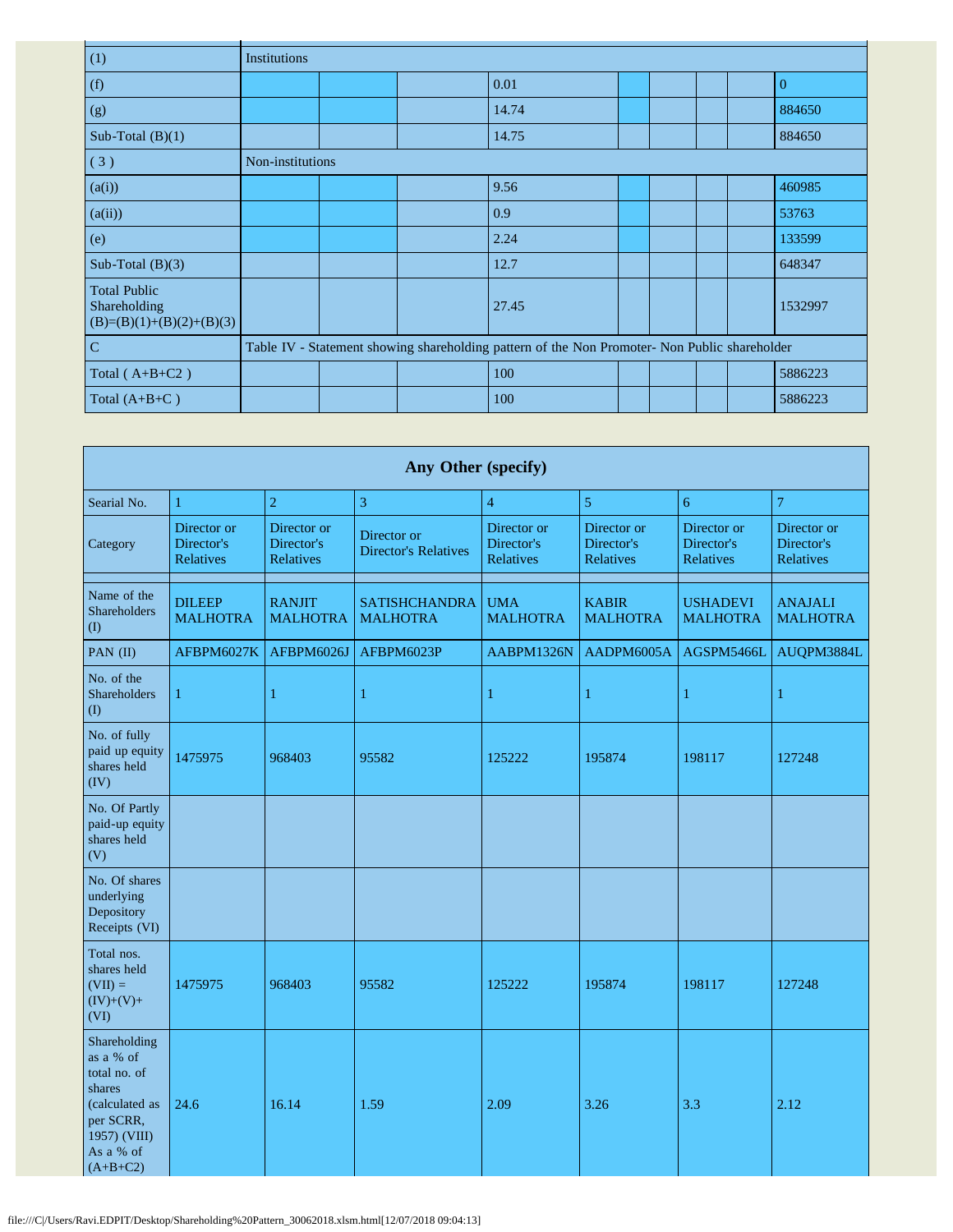| Number of Voting Rights held in each class of securities (IX)                                                                                                                                   |                                                         |          |          |          |          |                   |                   |  |  |  |  |
|-------------------------------------------------------------------------------------------------------------------------------------------------------------------------------------------------|---------------------------------------------------------|----------|----------|----------|----------|-------------------|-------------------|--|--|--|--|
| Class eg: X                                                                                                                                                                                     | 1475975                                                 | 968403   | 95582    | 125222   | 195874   | 198117            | 127248            |  |  |  |  |
| Class eg:y                                                                                                                                                                                      |                                                         |          |          |          |          |                   |                   |  |  |  |  |
| Total                                                                                                                                                                                           | 1475975                                                 | 968403   | 95582    | 125222   | 195874   | 198117            | 127248            |  |  |  |  |
| Total as a %<br>of Total<br>Voting rights                                                                                                                                                       | 24.6                                                    | 16.14    | 1.59     | 2.09     | 3.26     | 3.3               | 2.12              |  |  |  |  |
| No. Of Shares<br>Underlying<br>Outstanding<br>convertible<br>securities (X)                                                                                                                     |                                                         |          |          |          |          |                   |                   |  |  |  |  |
| No. of Shares<br>Underlying<br>Outstanding<br>Warrants (Xi)                                                                                                                                     |                                                         |          |          |          |          |                   |                   |  |  |  |  |
| No. Of Shares<br>Underlying<br>Outstanding<br>convertible<br>securities and<br>No. Of<br>Warrants (Xi)<br>(a)                                                                                   |                                                         |          |          |          |          |                   |                   |  |  |  |  |
| Shareholding,<br>as a %<br>assuming full<br>conversion of<br>convertible<br>securities (as<br>a percentage<br>of diluted<br>share capital)<br>$(XI)=$<br>$(VII)+(X)$ As<br>a % of<br>$(A+B+C2)$ | 24.6                                                    | 16.14    | 1.59     | 2.09     | 3.26     | 3.3               | 2.12              |  |  |  |  |
|                                                                                                                                                                                                 | Number of Locked in shares (XII)                        |          |          |          |          |                   |                   |  |  |  |  |
| No. $(a)$                                                                                                                                                                                       |                                                         |          |          |          |          |                   |                   |  |  |  |  |
| As a % of<br>total Shares<br>held(b)                                                                                                                                                            |                                                         |          |          |          |          |                   |                   |  |  |  |  |
|                                                                                                                                                                                                 | Number of Shares pledged or otherwise encumbered (XIII) |          |          |          |          |                   |                   |  |  |  |  |
| No. $(a)$                                                                                                                                                                                       |                                                         |          |          |          |          |                   |                   |  |  |  |  |
| As a % of<br>total Shares<br>held (b)                                                                                                                                                           |                                                         |          |          |          |          |                   |                   |  |  |  |  |
| Number of<br>equity shares<br>held in<br>dematerialized<br>form (XIV)                                                                                                                           | 1475975                                                 | 968403   | 95582    | 125222   | 195874   | 198117            | 127248            |  |  |  |  |
|                                                                                                                                                                                                 | Reason for not providing PAN                            |          |          |          |          |                   |                   |  |  |  |  |
| Reason for<br>not providing<br><b>PAN</b>                                                                                                                                                       |                                                         |          |          |          |          |                   |                   |  |  |  |  |
| Shareholder<br>type                                                                                                                                                                             | Promoter                                                | Promoter | Promoter | Promoter | Promoter | Promoter<br>Group | Promoter<br>Group |  |  |  |  |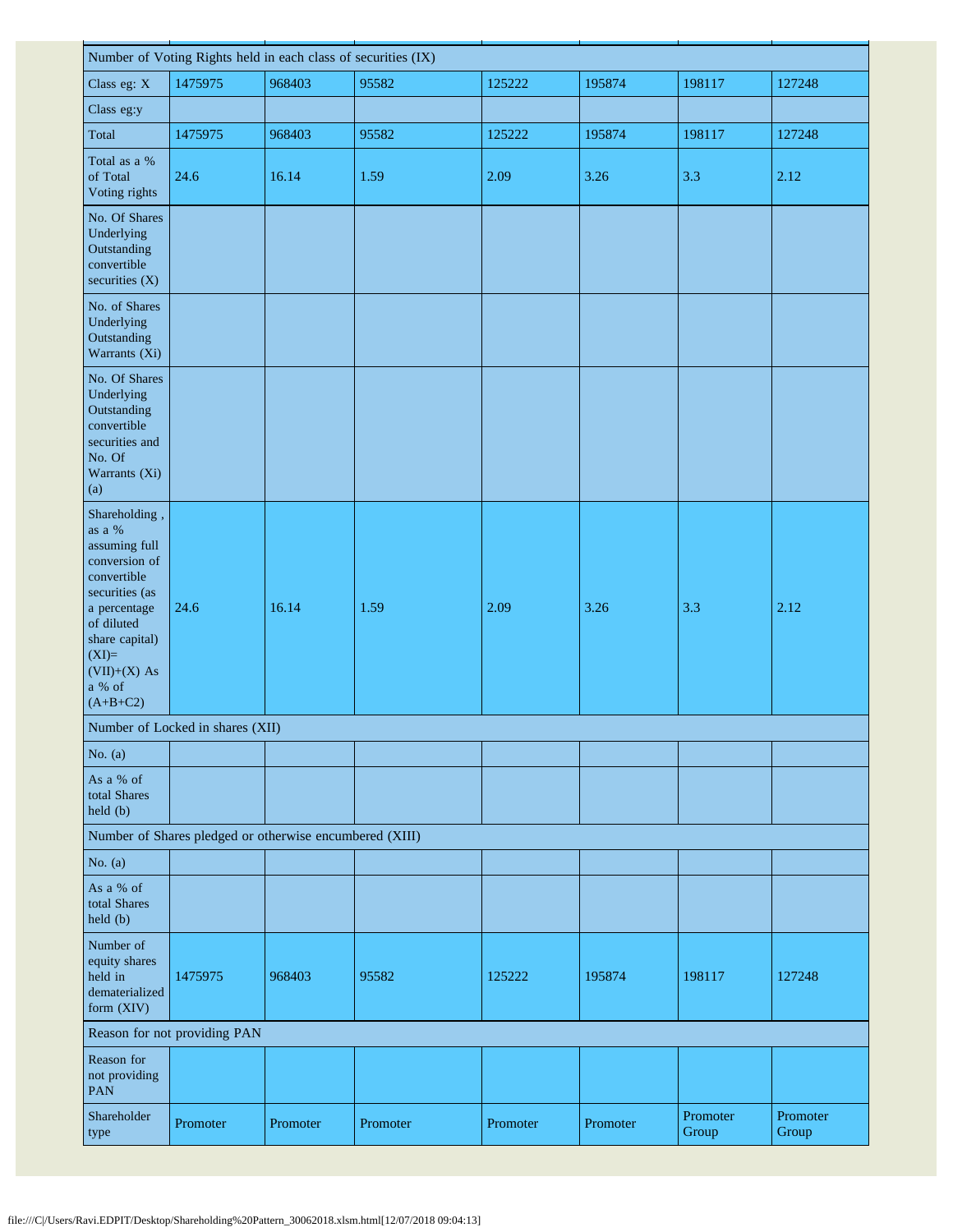| Any Other (specify)                                                                                                           |                                                                           |                                                                      |                                                                                                        |                                                                                                          |                                                                                          |                                                                                                   |                                                                                                |  |  |  |  |  |
|-------------------------------------------------------------------------------------------------------------------------------|---------------------------------------------------------------------------|----------------------------------------------------------------------|--------------------------------------------------------------------------------------------------------|----------------------------------------------------------------------------------------------------------|------------------------------------------------------------------------------------------|---------------------------------------------------------------------------------------------------|------------------------------------------------------------------------------------------------|--|--|--|--|--|
| Searial No.                                                                                                                   | $\,8\,$                                                                   | 9                                                                    | 10                                                                                                     | 11                                                                                                       | 12                                                                                       | 13                                                                                                | 14                                                                                             |  |  |  |  |  |
| Category                                                                                                                      | <b>Bodies Corporate</b>                                                   | <b>Bodies</b><br>Corporate                                           | <b>Trusts</b>                                                                                          | <b>Trusts</b>                                                                                            | <b>Trusts</b>                                                                            | <b>Trusts</b>                                                                                     | <b>Trusts</b>                                                                                  |  |  |  |  |  |
| Name of the<br><b>Shareholders</b><br>(1)                                                                                     | <b>EMPIRE</b><br><b>INTERNATIONAL</b><br><b>PRIVATE</b><br><b>LIMITED</b> | <b>ARJUN</b><br><b>TRANSPORT</b><br><b>COMPANY</b><br><b>PVT LTD</b> | S C<br><b>MALHOTRA,</b><br>Trustee,<br><b>Empire Dyeing</b><br><b>Employees</b><br><b>Welfare Fund</b> | S C<br>MALHOTRA,<br>Trustee,<br>Empire<br><b>Machine Tool</b><br><b>Employees</b><br><b>Welfare Fund</b> | S C<br>MALHOTRA,<br>Trustee, EIL<br>Corporate<br><b>Employees</b><br><b>Welfare Fund</b> | S C<br>MALHOTRA,<br>Trustee,<br>Garlick<br>Engineering<br><b>Employees</b><br><b>Welfare Fund</b> | S C<br><b>MALHOTRA.</b><br>Trustee,<br>Vitrum Glass<br><b>Employees</b><br><b>Welfare Fund</b> |  |  |  |  |  |
| PAN (II)                                                                                                                      | AAACE3444P                                                                | AABCA5913E                                                           | AAAAE0015A                                                                                             | AAAAE0016D                                                                                               | AAAAE0017C                                                                               | AAAAG0025E                                                                                        | AAAAV0022G                                                                                     |  |  |  |  |  |
| No. of the<br><b>Shareholders</b><br>$\rm (I)$                                                                                | $\mathbf{1}$                                                              | $\mathbf{1}$                                                         | $\mathbf{1}$                                                                                           | 1                                                                                                        | $\mathbf{1}$                                                                             | 1                                                                                                 | 1                                                                                              |  |  |  |  |  |
| No. of fully<br>paid up equity<br>shares held<br>$(\overline{IV})$                                                            | 327012                                                                    | 784978                                                               | 9999                                                                                                   | 10123                                                                                                    | 12410                                                                                    | 11998                                                                                             | 10285                                                                                          |  |  |  |  |  |
| No. Of Partly<br>paid-up equity<br>shares held<br>(V)                                                                         |                                                                           |                                                                      |                                                                                                        |                                                                                                          |                                                                                          |                                                                                                   |                                                                                                |  |  |  |  |  |
| No. Of shares<br>underlying<br>Depository<br>Receipts (VI)                                                                    |                                                                           |                                                                      |                                                                                                        |                                                                                                          |                                                                                          |                                                                                                   |                                                                                                |  |  |  |  |  |
| Total nos.<br>shares held<br>$(VII) =$<br>$(IV)+(V)+$<br>(VI)                                                                 | 327012                                                                    | 784978                                                               | 9999                                                                                                   | 10123                                                                                                    | 12410                                                                                    | 11998                                                                                             | 10285                                                                                          |  |  |  |  |  |
| Shareholding<br>as a % of<br>total no. of<br>shares<br>(calculated as<br>per SCRR,<br>1957) (VIII)<br>As a % of<br>$(A+B+C2)$ | 5.45                                                                      | 13.08                                                                | 0.17                                                                                                   | 0.17                                                                                                     | 0.21                                                                                     | 0.2                                                                                               | 0.17                                                                                           |  |  |  |  |  |
|                                                                                                                               | Number of Voting Rights held in each class of securities (IX)             |                                                                      |                                                                                                        |                                                                                                          |                                                                                          |                                                                                                   |                                                                                                |  |  |  |  |  |
| Class eg: X                                                                                                                   | 327012                                                                    | 784978                                                               | 9999                                                                                                   | 10123                                                                                                    | 12410                                                                                    | 11998                                                                                             | 10285                                                                                          |  |  |  |  |  |
| Class eg:y                                                                                                                    |                                                                           |                                                                      |                                                                                                        |                                                                                                          |                                                                                          |                                                                                                   |                                                                                                |  |  |  |  |  |
| Total                                                                                                                         | 327012                                                                    | 784978                                                               | 9999                                                                                                   | 10123                                                                                                    | 12410                                                                                    | 11998                                                                                             | 10285                                                                                          |  |  |  |  |  |
| Total as a %<br>of Total<br>Voting rights                                                                                     | 5.45                                                                      | 13.08                                                                | 0.17                                                                                                   | 0.17                                                                                                     | 0.21                                                                                     | 0.2                                                                                               | 0.17                                                                                           |  |  |  |  |  |
| No. Of Shares<br>Underlying<br>Outstanding<br>convertible<br>securities $(X)$                                                 |                                                                           |                                                                      |                                                                                                        |                                                                                                          |                                                                                          |                                                                                                   |                                                                                                |  |  |  |  |  |
| No. of Shares<br>Underlying<br>Outstanding<br>Warrants (Xi)                                                                   |                                                                           |                                                                      |                                                                                                        |                                                                                                          |                                                                                          |                                                                                                   |                                                                                                |  |  |  |  |  |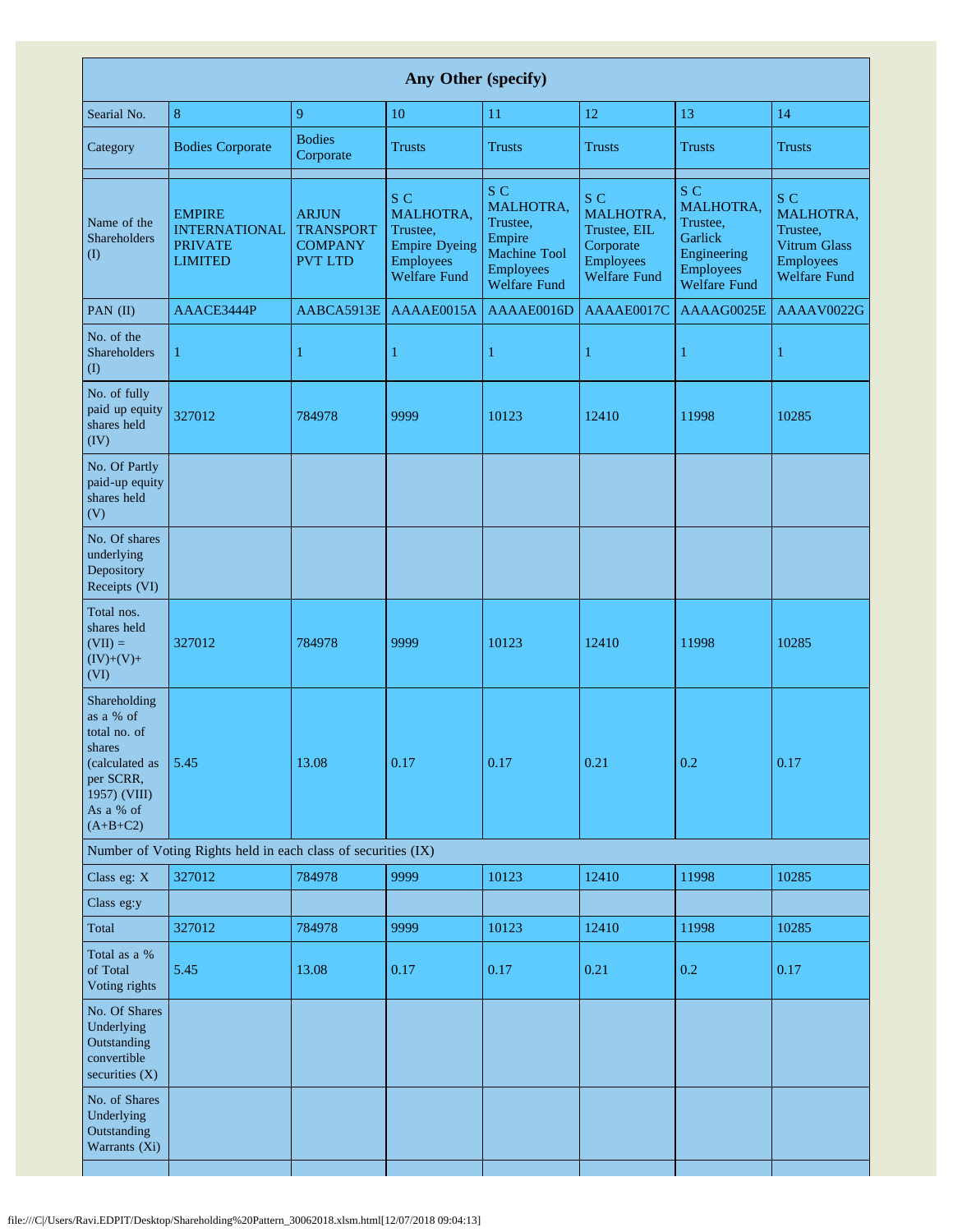| No. Of Shares<br>Underlying<br>Outstanding<br>convertible<br>securities and<br>No. Of<br>Warrants (Xi)<br>(a)                                                                                   |                                                         |                   |                   |                   |                   |                   |                   |
|-------------------------------------------------------------------------------------------------------------------------------------------------------------------------------------------------|---------------------------------------------------------|-------------------|-------------------|-------------------|-------------------|-------------------|-------------------|
| Shareholding,<br>as a %<br>assuming full<br>conversion of<br>convertible<br>securities (as<br>a percentage<br>of diluted<br>share capital)<br>$(XI)=$<br>$(VII)+(X)$ As<br>a % of<br>$(A+B+C2)$ | 5.45                                                    | 13.08             | 0.17              | 0.17              | 0.21              | 0.2               | 0.17              |
|                                                                                                                                                                                                 | Number of Locked in shares (XII)                        |                   |                   |                   |                   |                   |                   |
| No. $(a)$                                                                                                                                                                                       |                                                         |                   |                   |                   |                   |                   |                   |
| As a % of<br>total Shares<br>held(b)                                                                                                                                                            |                                                         |                   |                   |                   |                   |                   |                   |
|                                                                                                                                                                                                 | Number of Shares pledged or otherwise encumbered (XIII) |                   |                   |                   |                   |                   |                   |
| No. $(a)$                                                                                                                                                                                       |                                                         |                   |                   |                   |                   |                   |                   |
| As a % of<br>total Shares<br>held (b)                                                                                                                                                           |                                                         |                   |                   |                   |                   |                   |                   |
| Number of<br>equity shares<br>held in<br>dematerialized<br>form (XIV)                                                                                                                           | 327012                                                  | 784978            | 9999              | 10123             | 12410             | 11998             | 10285             |
| Reason for not providing PAN                                                                                                                                                                    |                                                         |                   |                   |                   |                   |                   |                   |
| Reason for<br>not providing<br>PAN                                                                                                                                                              |                                                         |                   |                   |                   |                   |                   |                   |
| Shareholder<br>type                                                                                                                                                                             | Promoter Group                                          | Promoter<br>Group | Promoter<br>Group | Promoter<br>Group | Promoter<br>Group | Promoter<br>Group | Promoter<br>Group |

| Any Other (specify)                                |                       |  |  |  |
|----------------------------------------------------|-----------------------|--|--|--|
| Searial No.                                        |                       |  |  |  |
| Category                                           | Click here to go back |  |  |  |
| Name of the<br>Shareholders (I)                    |                       |  |  |  |
| PAN $(II)$                                         | Total                 |  |  |  |
| No. of the<br>Shareholders (I)                     | 14                    |  |  |  |
| No. of fully paid<br>up equity shares<br>held (IV) | 4353226               |  |  |  |
| No. Of Partly<br>paid-up equity<br>shares held (V) |                       |  |  |  |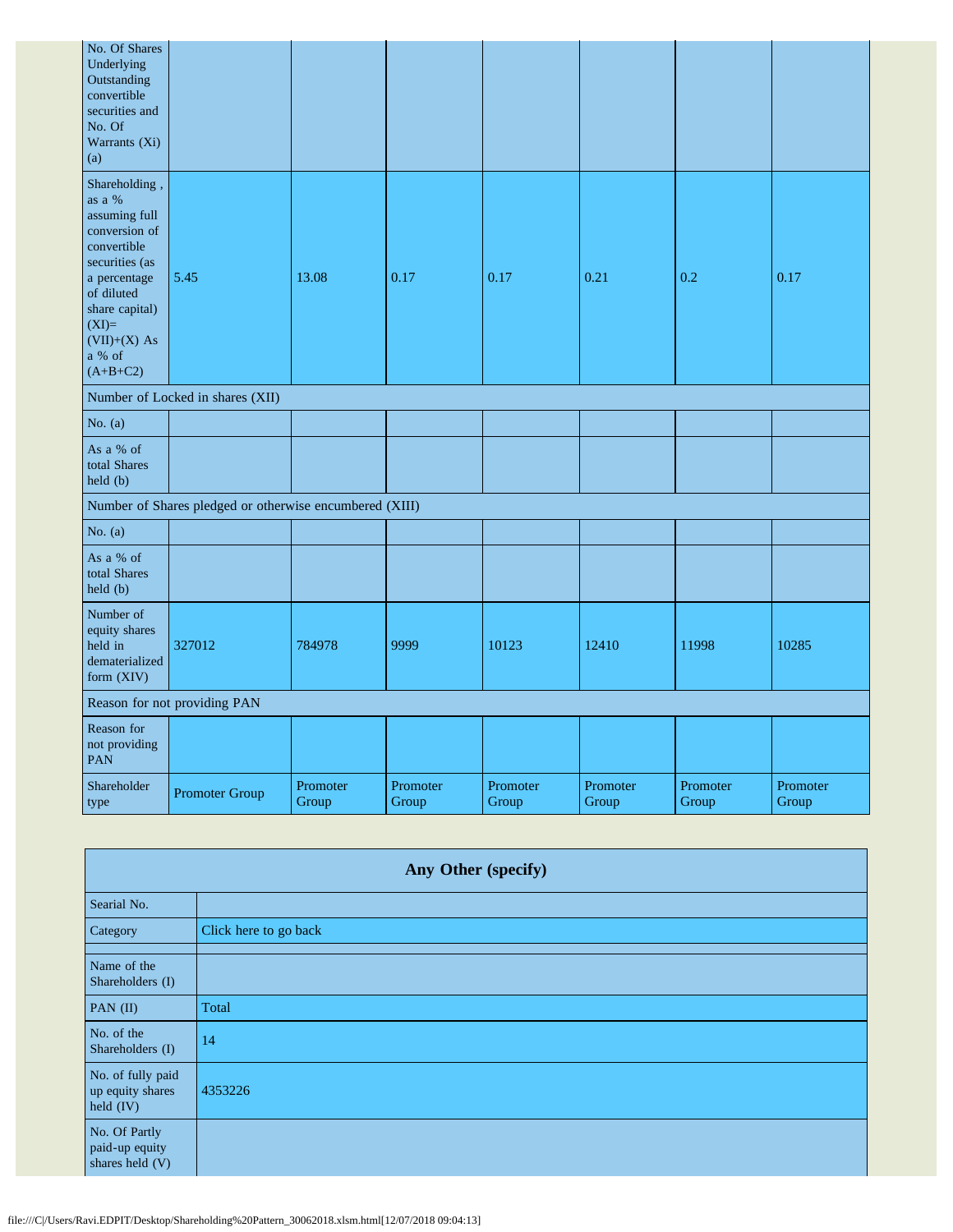| No. Of shares<br>underlying<br>Depository<br>Receipts (VI)                                                                                                                           |                                                               |  |  |  |  |  |
|--------------------------------------------------------------------------------------------------------------------------------------------------------------------------------------|---------------------------------------------------------------|--|--|--|--|--|
| Total nos. shares<br>held $(VII) =$<br>$(IV)+(V)+(VI)$                                                                                                                               | 4353226                                                       |  |  |  |  |  |
| Shareholding as a<br>% of total no. of<br>shares (calculated<br>as per SCRR,<br>1957) (VIII) As a<br>% of $(A+B+C2)$                                                                 | 72.55                                                         |  |  |  |  |  |
|                                                                                                                                                                                      | Number of Voting Rights held in each class of securities (IX) |  |  |  |  |  |
| Class eg: X                                                                                                                                                                          | 4353226                                                       |  |  |  |  |  |
| Class eg:y                                                                                                                                                                           |                                                               |  |  |  |  |  |
| Total                                                                                                                                                                                | 4353226                                                       |  |  |  |  |  |
| Total as a % of<br><b>Total Voting rights</b>                                                                                                                                        | 72.55                                                         |  |  |  |  |  |
| No. Of Shares<br>Underlying<br>Outstanding<br>convertible<br>securities $(X)$                                                                                                        |                                                               |  |  |  |  |  |
| No. of Shares<br>Underlying<br>Outstanding<br>Warrants (Xi)                                                                                                                          |                                                               |  |  |  |  |  |
| No. Of Shares<br>Underlying<br>Outstanding<br>convertible<br>securities and No.<br>Of Warrants (Xi)<br>(a)                                                                           |                                                               |  |  |  |  |  |
| Shareholding, as a<br>% assuming full<br>conversion of<br>convertible<br>securities (as a<br>percentage of<br>diluted share<br>capital) (XI)=<br>$(VII)+(X)$ As a %<br>of $(A+B+C2)$ | 72.55                                                         |  |  |  |  |  |
| Number of Locked in shares (XII)                                                                                                                                                     |                                                               |  |  |  |  |  |
| No. $(a)$                                                                                                                                                                            |                                                               |  |  |  |  |  |
| As a % of total<br>Shares held (b)                                                                                                                                                   |                                                               |  |  |  |  |  |
|                                                                                                                                                                                      | Number of Shares pledged or otherwise encumbered (XIII)       |  |  |  |  |  |
| No. $(a)$                                                                                                                                                                            |                                                               |  |  |  |  |  |
| As a % of total<br>Shares held (b)                                                                                                                                                   |                                                               |  |  |  |  |  |
| Number of equity<br>shares held in<br>dematerialized<br>form (XIV)                                                                                                                   | 4353226                                                       |  |  |  |  |  |
| Reason for not providing PAN                                                                                                                                                         |                                                               |  |  |  |  |  |
| Reason for not                                                                                                                                                                       |                                                               |  |  |  |  |  |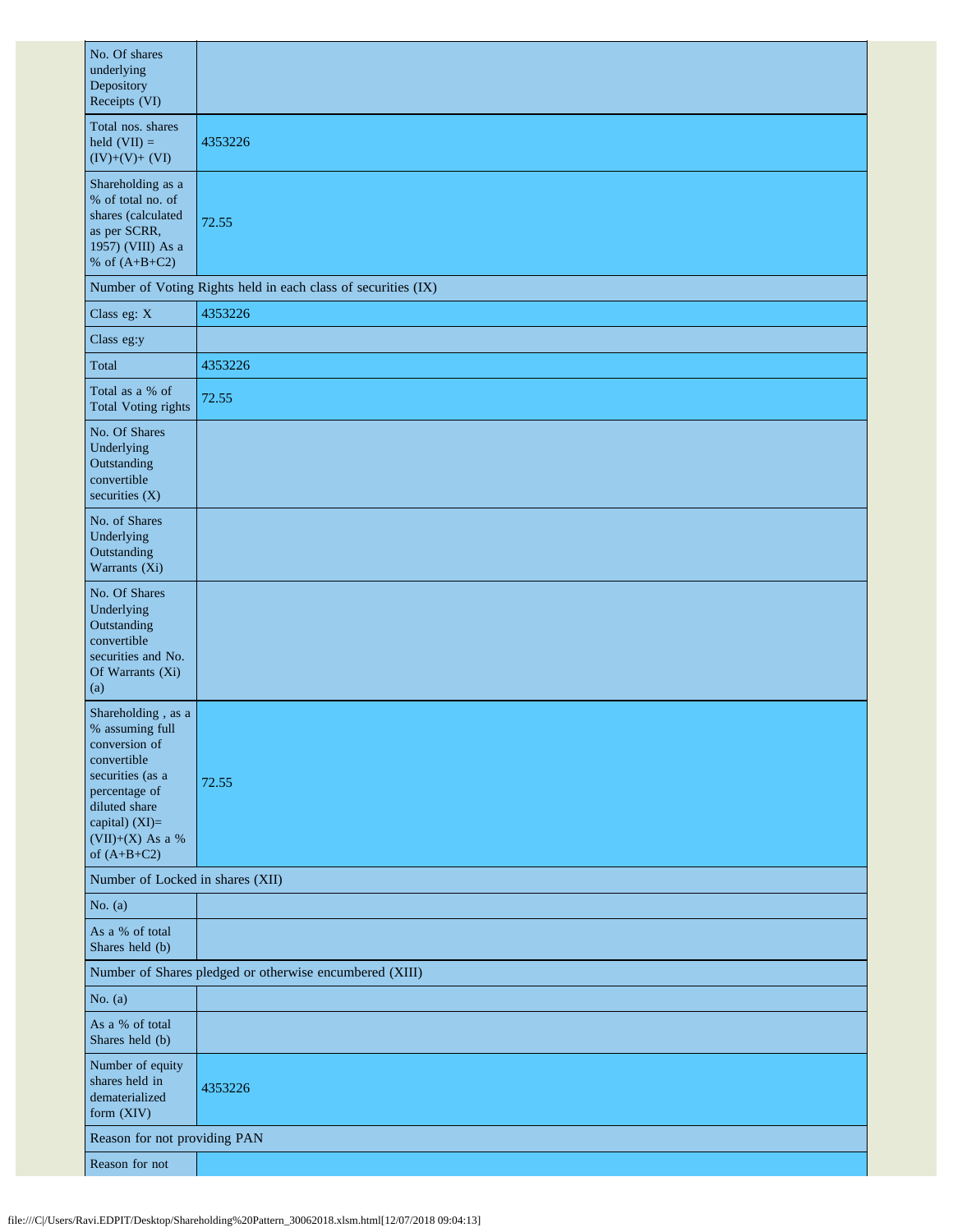| providing PAN    |  |
|------------------|--|
| Shareholder type |  |

| <b>Insurance Companies</b>                                                                                                                                        |                                                               |                                                  |                          |  |  |  |
|-------------------------------------------------------------------------------------------------------------------------------------------------------------------|---------------------------------------------------------------|--------------------------------------------------|--------------------------|--|--|--|
| Searial No.                                                                                                                                                       | $\mathbf{1}$                                                  | $\overline{2}$                                   |                          |  |  |  |
| Name of the<br>Shareholders (I)                                                                                                                                   | LIFE INSURANCE CORPORATION OF<br><b>INDIA</b>                 | THE ORIENTAL INSURANCE COMPANY<br><b>LIMITED</b> | Click here to go<br>back |  |  |  |
| PAN (II)                                                                                                                                                          | AAACL0582H                                                    | AAACT0627R                                       | Total                    |  |  |  |
| No. of fully paid<br>up equity shares<br>held (IV)                                                                                                                | 789741                                                        | 94909                                            | 884650                   |  |  |  |
| No. Of Partly<br>paid-up equity<br>shares held (V)                                                                                                                |                                                               |                                                  |                          |  |  |  |
| No. Of shares<br>underlying<br>Depository<br>Receipts (VI)                                                                                                        |                                                               |                                                  |                          |  |  |  |
| Total nos. shares<br>held $(VII) =$<br>$(IV)+(V)+(VI)$                                                                                                            | 789741                                                        | 94909                                            | 884650                   |  |  |  |
| Shareholding as a<br>% of total no. of<br>shares (calculated<br>as per SCRR,<br>1957) (VIII) As a<br>% of $(A+B+C2)$                                              | 13.16                                                         | 1.58                                             | 14.74                    |  |  |  |
|                                                                                                                                                                   | Number of Voting Rights held in each class of securities (IX) |                                                  |                          |  |  |  |
| Class eg: X                                                                                                                                                       | 789741                                                        | 94909                                            | 884650                   |  |  |  |
| Class eg:y                                                                                                                                                        |                                                               |                                                  |                          |  |  |  |
| Total                                                                                                                                                             | 789741                                                        | 94909                                            | 884650                   |  |  |  |
| Total as a % of<br><b>Total Voting rights</b>                                                                                                                     | 13.16                                                         | 1.58                                             | 14.74                    |  |  |  |
| No. Of Shares<br>Underlying<br>Outstanding<br>convertible<br>securities (X)                                                                                       |                                                               |                                                  |                          |  |  |  |
| No. of Shares<br>Underlying<br>Outstanding<br>Warrants (Xi)                                                                                                       |                                                               |                                                  |                          |  |  |  |
| No. Of Shares<br>Underlying<br>Outstanding<br>convertible<br>securities and No.<br>Of Warrants (Xi)<br>(a)                                                        |                                                               |                                                  |                          |  |  |  |
| Shareholding, as a<br>% assuming full<br>conversion of<br>convertible<br>securities (as a<br>percentage of<br>diluted share<br>capital) (XI)=<br>(VII)+(X) As a % | 13.16                                                         | 1.58                                             | 14.74                    |  |  |  |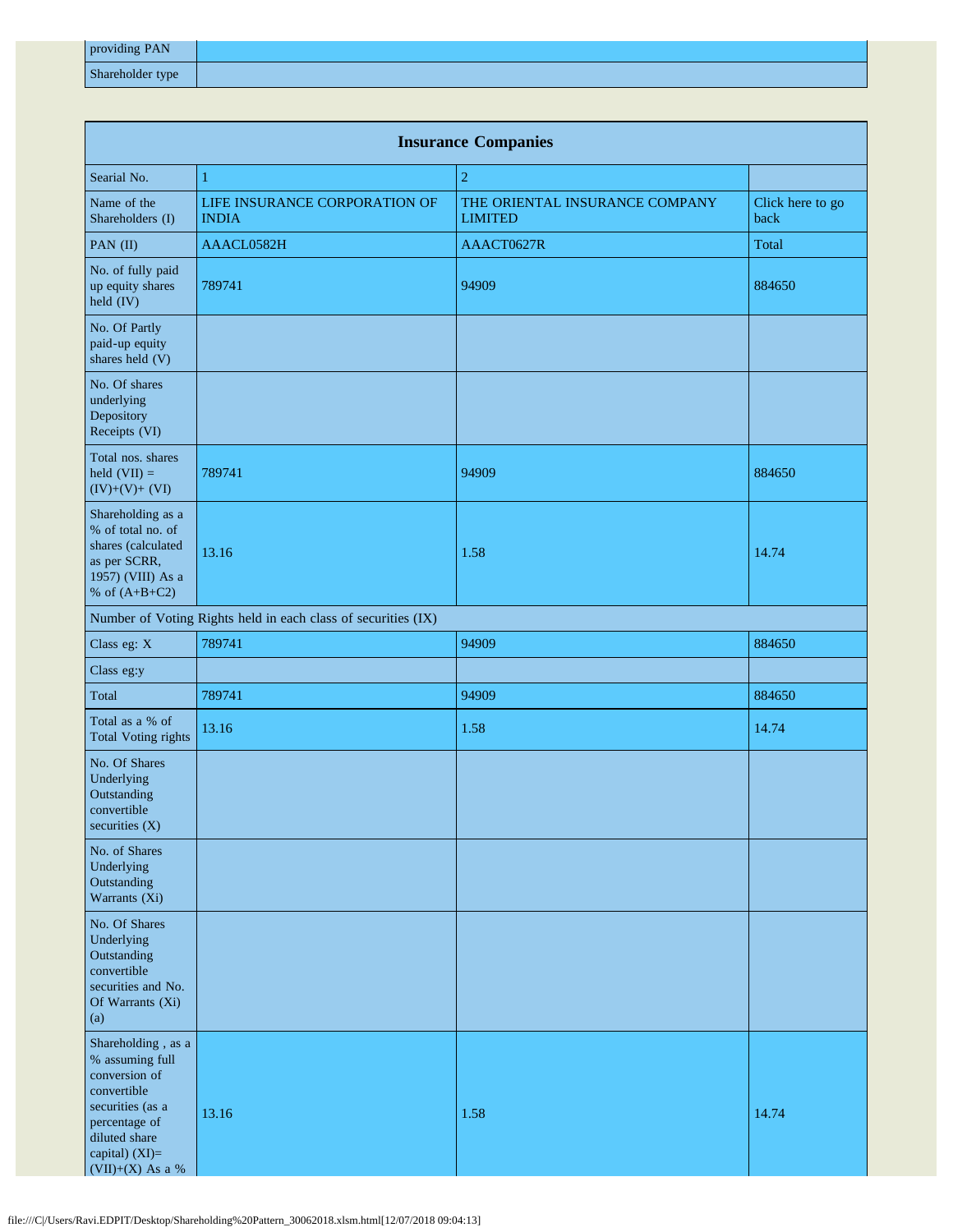| of $(A+B+C2)$                                                      |        |       |        |  |  |  |
|--------------------------------------------------------------------|--------|-------|--------|--|--|--|
| Number of Locked in shares (XII)                                   |        |       |        |  |  |  |
| No. $(a)$                                                          |        |       |        |  |  |  |
| As a % of total<br>Shares held (b)                                 |        |       |        |  |  |  |
| Number of equity<br>shares held in<br>dematerialized<br>form (XIV) | 789741 | 94909 | 884650 |  |  |  |
| Reason for not providing PAN                                       |        |       |        |  |  |  |
| Reason for not<br>providing PAN                                    |        |       |        |  |  |  |

| Any Other (specify)                                                                                                  |                            |                                                               |                            |                |                              |                          |
|----------------------------------------------------------------------------------------------------------------------|----------------------------|---------------------------------------------------------------|----------------------------|----------------|------------------------------|--------------------------|
| Searial No.                                                                                                          | $\mathbf{1}$               | $\overline{2}$                                                | 3                          | $\overline{4}$ | $\mathfrak{S}$               |                          |
| Category                                                                                                             | <b>Bodies</b><br>Corporate | <b>Bodies Corporate</b>                                       | Clearing<br><b>Members</b> | <b>IEPF</b>    | Non-Resident<br>Indian (NRI) |                          |
| Category / More<br>than 1 percentage                                                                                 | Category                   | More than 1 percentage of shareholding                        | Category                   | Category       | Category                     |                          |
| Name of the<br>Shareholders (I)                                                                                      |                            | <b>VISHNU TRADING COMPANY</b><br>PRIVATE LIMITED              |                            |                |                              | Click here to<br>go back |
| PAN (II)                                                                                                             |                            | AAACV1453D                                                    |                            |                |                              | Total                    |
| No. of the<br>Shareholders (I)                                                                                       | 81                         | 1                                                             | 22                         | 1              | 46                           | 150                      |
| No. of fully paid<br>up equity shares<br>held (IV)                                                                   | 95024                      | 73348                                                         | 3856                       | 25225          | 10202                        | 134307                   |
| No. Of Partly<br>paid-up equity<br>shares held (V)                                                                   |                            |                                                               |                            |                |                              |                          |
| No. Of shares<br>underlying<br>Depository<br>Receipts (VI)                                                           |                            |                                                               |                            |                |                              |                          |
| Total nos. shares<br>held $(VII) =$<br>$(IV)+(V)+(VI)$                                                               | 95024                      | 73348                                                         | 3856                       | 25225          | 10202                        | 134307                   |
| Shareholding as a<br>% of total no. of<br>shares (calculated<br>as per SCRR,<br>1957) (VIII) As a<br>% of $(A+B+C2)$ | 1.58                       | 1.22                                                          | 0.06                       | 0.42           | 0.17                         | 2.23                     |
|                                                                                                                      |                            | Number of Voting Rights held in each class of securities (IX) |                            |                |                              |                          |
| Class eg: X                                                                                                          | 95024                      | 73348                                                         | 3856                       | 25225          | 10202                        | 134307                   |
| Class eg:y                                                                                                           |                            |                                                               |                            |                |                              |                          |
| Total                                                                                                                | 95024                      | 73348                                                         | 3856                       | 25225          | 10202                        | 134307                   |
| Total as a % of<br><b>Total Voting rights</b>                                                                        | 1.58                       | 1.22                                                          | 0.06                       | 0.42           | 0.17                         | 2.23                     |
| No. Of Shares<br>Underlying<br>Outstanding<br>convertible<br>securities (X)                                          |                            |                                                               |                            |                |                              |                          |